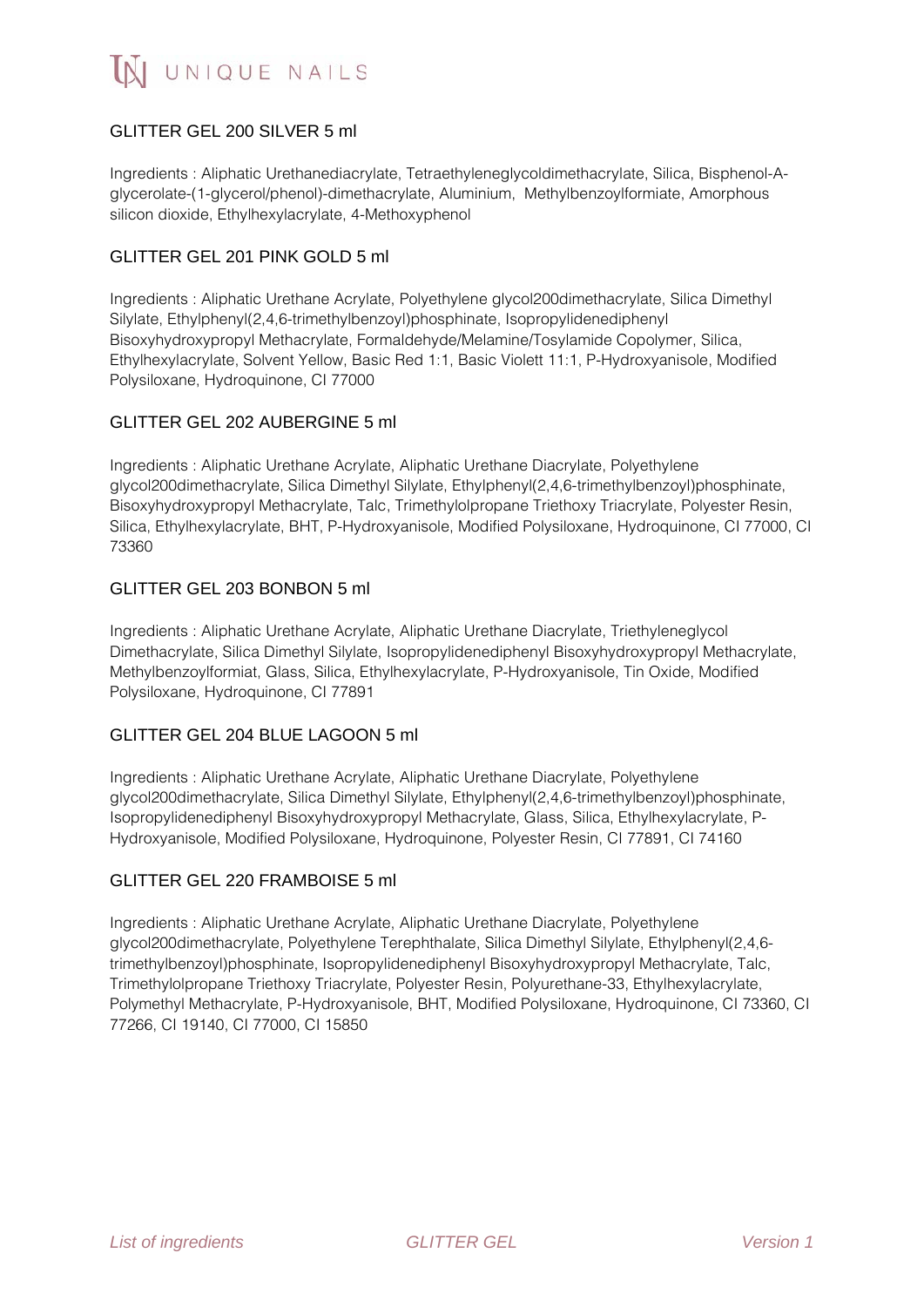

# GLITTER GEL 221 LADY MARMELADE 5 ml

Ingredients : Aliphatic Urethane Acrylate, Aliphatic Urethane Diacrylate, Polyethylene glycol200dimethacrylate, Polyethylene Terephthalate, Silica Dimethyl Silylate, Ethylphenyl(2,4,6 trimethylbenzoyl)phosphinate, Isopropylidenediphenyl Bisoxyhydroxypropyl Methacrylate, Talc, Trimethylolpropane Triethoxy Triacrylate, Polyester Resin, Polyurethane-33, Ethylhexylacrylate, Polymethyl Methacrylate, P-Hydroxyanisole, BHT, Modified Polysiloxane, Hydroquinone, CI 73360, CI 77266, CI 19140, CI 77000, CI 15850

### GLITTER GEL 222 PRINCESS 5 ml

Ingredients : Aliphatic Urethane Acrylate, Aliphatic Urethane Diacrylate, Triethyleneglycol Dimethacrylate, Polyethylene Terephthalate, Silica Dimethyl Silylate, Isopropylidenediphenyl, Bisoxyhydroxypropyl Methacrylate, Methylbenzoylformiat, Isobutylphenoxy Epoxy Resin, Glass, Ethylhexylacrylate, Silica, Polymethyl Methacrylate, P-Hydroxyanisole, Modified Polysiloxane, Tin Oxide, Hydroquinone, CI 77820, CI 77891, CI 77000

#### GLITTER GEL 223 LIGHTLOVE 5 ml

Ingredients : Aliphatic Urethane Diacrylate, Aliphatic Urethane Acrylate, Triethyleneglycol Dimethacrylate, Polyethylene Terephthalate, Silica Dimethyl Silylate, Glass, Isopropylidenediphenyl Bisoxyhydroxypropyl Methacrylate, Synthetic Fluorphlogopite, Methylbenzoylformiat, Polyurethane-11, Mica, Polyester Resin, Ethylhexylacrylate, Tin Oxide, P-Hydroxyanisole, Modified Polysiloxane, Hydroquinone, Hydrogenated Polyisobutene, Phenoxyethanol, Palmitic Acid, Benzoic Acid, CI 77891, CI 73915, CI 51319, CI 77510, CI 75470, CI 77000, CI 15850

#### GLITTER GEL 224 DIAMOND 5 ml

Ingredients : Aliphatic Urethanediacrylate, Polyethylene Terephthalate, Triethyleneglycol dimethacrylate, Silica, Bisphenol-A-glycerolate-(1-glycerol/phenol)-dimethacrylate, Isopropylidenediphenyl, Bisoxyhydroxypropyl, Methacrylate, Polyepoxide Isobutylphenoxy Epoxy Resin, Methylbenzoylformiate, Methoxyphenol

#### GLITTER GEL 225 SAND 5 ml

Ingredients : Aliphatic Urethaneacrylate, Aliphatic Urethandiacrylate, Triethyleneglycoldimethacrylate, Polyethylene Terephthalate, Silica, Bisphenol-A-glycerolate-(1 glycerol/phenol)-dimethacrylate, Ethylene Vinylacetate Copolymer, Acrylat Copolymer, Polybutylene Terephthalate, Methylbenzoylformiate Polyurethane-11, Mica, Ethylhexylacrylate, 4-Methoxyphenol P-Hydroxyanisole, CI 15850, CI 77891, CI 19140, CI 77491

## GLITTER GEL 226 JOHN SNOW 5 ml

Ingredients : Aliphatic Urethane Acrylate, Triethyleneglycol Dimethacrylate, Silica Dimethyl Silylate, Isopropylidenediphenyl Bisoxyhydroxypropyl Methacrylate, Polyethylene Terephthalate, Methylbenzoylformiat, Glass, Isobutylphenoxy Epoxy Resin, Ethylhexylacrylate, Dibutyl Tin Dilaurate, P-Hydroxyanisole, Tin Oxide, Modified Polysiloxane, Hydroquinone, CI 77891, CI 77000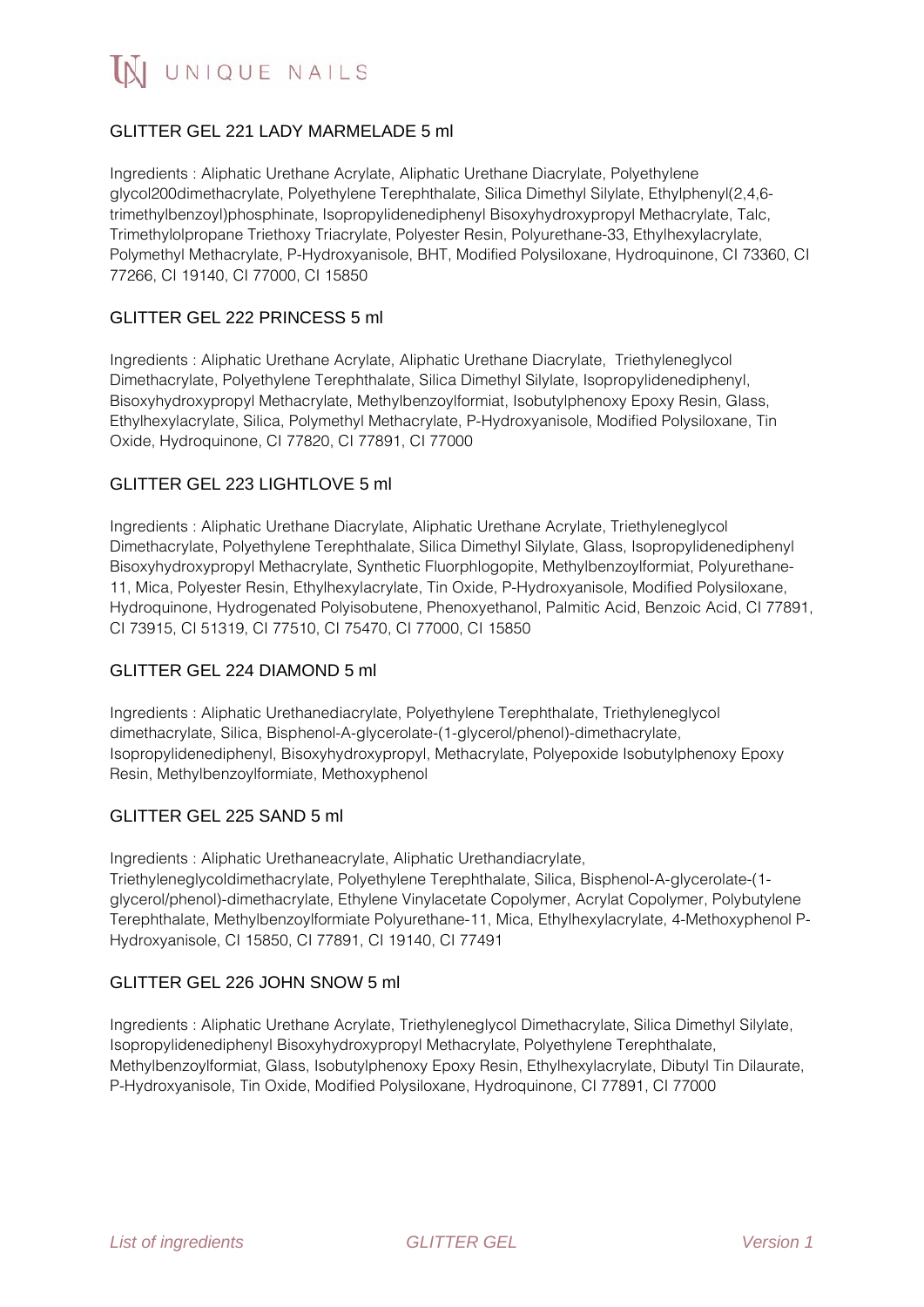# GLITTER GEL 227 ROYAL BLUE 5 ml

Ingredients : Aliphatic Urethanediacrylate, Polyethylene Terephthalate, TriethyleneglycolDimethacrylate, Silica, Bisphenol-A-glycerolate-(1-glycerol/phenol)-dimethacrylate, Isopropylidenediphenyl Bisoxyhydroxypropyl Methacrylate, Methylbenzoylformiate, Polyepoxide Isobutylphenoxy Epoxy Resin, Ethylhexylacrylate, Aluminum, 4-Methoxyphenol P-Hydroxyanisole, CI 74160, CI 73915

## GLITTER GEL 228 FROZEN 5 ml

Ingredients : Aliphatic Urethane Acrylate, Aliphatic Urethane Diacrylate, Triethyleneglycol Dimethacrylate, Polyethylene Terephthalate, Silica Dimethyl Silylate, Isopropylidenediphenyl Bisoxyhydroxypropyl Methacrylate, Methylbenzoylformiat, Glass, Isobutylphenoxy Epoxy Resin, Ethylhexylacrylate, Acrylates Copolymer, P-Hydroxyanisole, Modified Polysiloxane, Hydroquinone, CI 77820, CI 77000

### GLITTER GEL 229 ARGENT 5 ml

Ingredients : Aliphatic Urethandiacrylate, Aliphatic Urethaneacrylate, Polyethyleneterephthalate Polyethylene Terephthalate, Triethyleneglycoldimethacrylate Triethyleneglycol, Dimethacrylate, Silica, Polyepoxide, Bisphenol-A-glycerolate-(1-glycerol/phenol)-dimethacrylate, Methacrylate, Methylbenzoylformiate, Aluminum, Ethylhexylacrylate, 4-Methoxyphenol

### GLITTER GEL 230 GALAXY 5 ml

Ingredients : Aliphatic Urethane Acrylate, Aliphatic Urethane Diacrylate, Polyethylene Terephthalate, Triethyleneglycol Dimethacrylate, Silica Dimethyl Silylate, Isopropylidenediphenyl Bisoxyhydroxypropyl Methacrylate, Methylbenzoylformiat, Acrylates Copolymer, Ethylhexylacrylate, P-Hydroxyanisole, Modified Polysiloxane, Hydroquinone

#### GLITTER GEL 231 ANGEL 5 ml

Ingredients : Aliphatic Urethane Acrylate, Aliphatic Urethane Diacrylate, Polyethylene Terephthalate, Triethyleneglycol Dimethacrylate, Silica Dimethyl Silylate, Isopropylidenediphenyl Bisoxyhydroxypropyl Methacrylate, Methylbenzoylformiat, Acrylates Copolymer, Ethylhexylacrylate, P-Hydroxyanisole, Modified Polysiloxane, Hydroquinone

## GLITTER GEL 232 DREAMWORLD 5 ml

Ingredients : Aliphatic Urethane Acrylate, Aliphatic Urethane Diacrylate, Triethyleneglycol Dimethacrylate, Silica Dimethyl Silylate, Isopropylidenediphenyl Bisoxyhydroxypropyl Methacrylate, Polyethylene Terephthalate, Methylbenzoylformiat, Glass, Isobutylphenoxy Epoxy Resin, Silica, Ethylhexylacrylate, P-Hydroxyanisole, Polyester Resin, Tin Oxide, Modified Polysiloxane, Hydroquinone, CI 77007, CI 77891, CI 77000

## GLITTER GEL 233 GOTHIKA 5 ml

Ingredients : Aliphatic Urethane Acrylate, Aliphatic Urethane Diacrylate, Polyethylene Terephthalate, Triethyleneglycol Dimethacrylate, Silica Dimethyl Silylate, Isopropylidenediphenyl Bisoxyhydroxypropyl Methacrylate, Isobutylphenoxy Epoxy Resin, Methylbenzoylformiat, Ethylhexylacrylate, P-Hydroxyanisole, Modified Polysiloxane, Hydroquinone, CI 77499, CI 77000